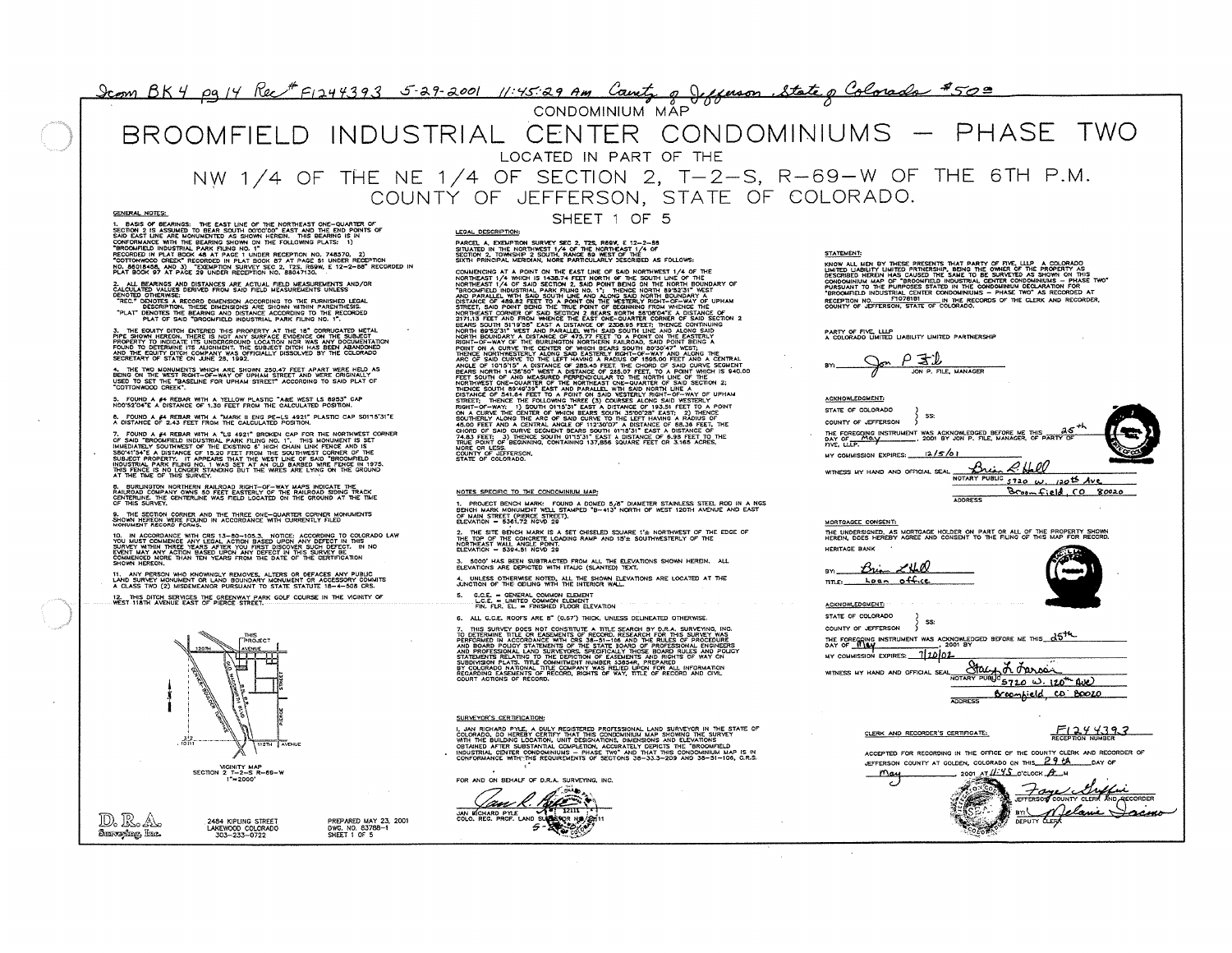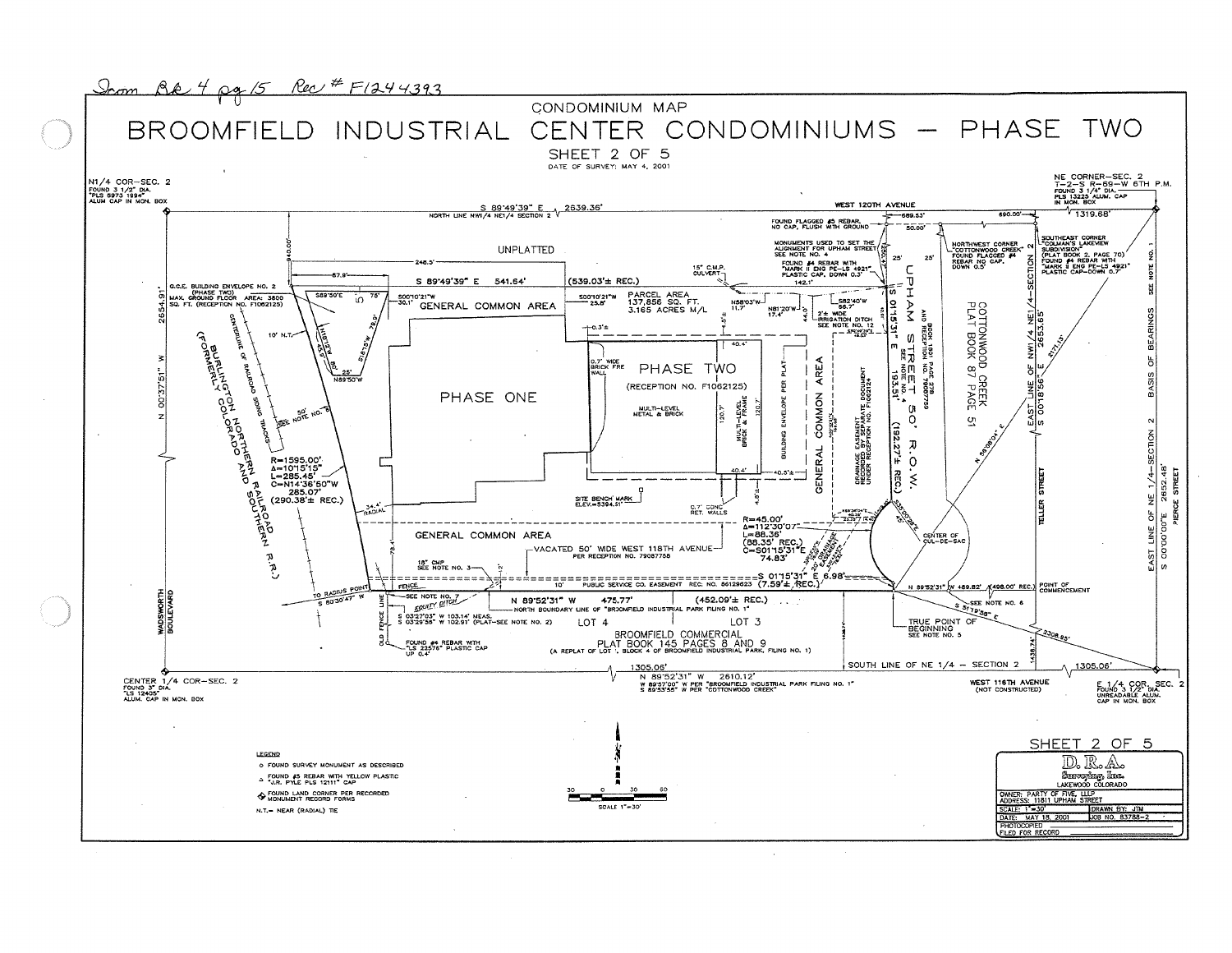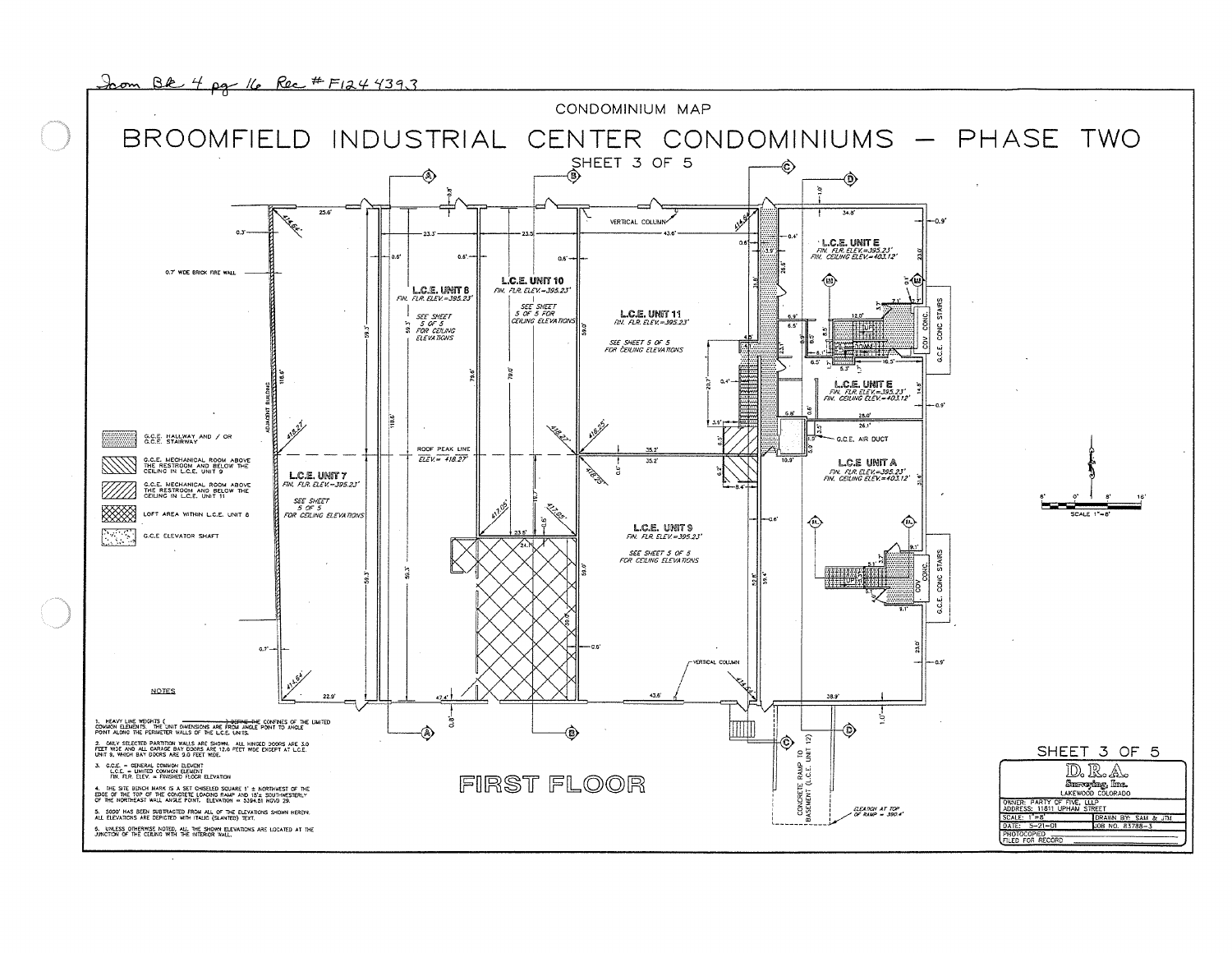

PHOTOCOPIED